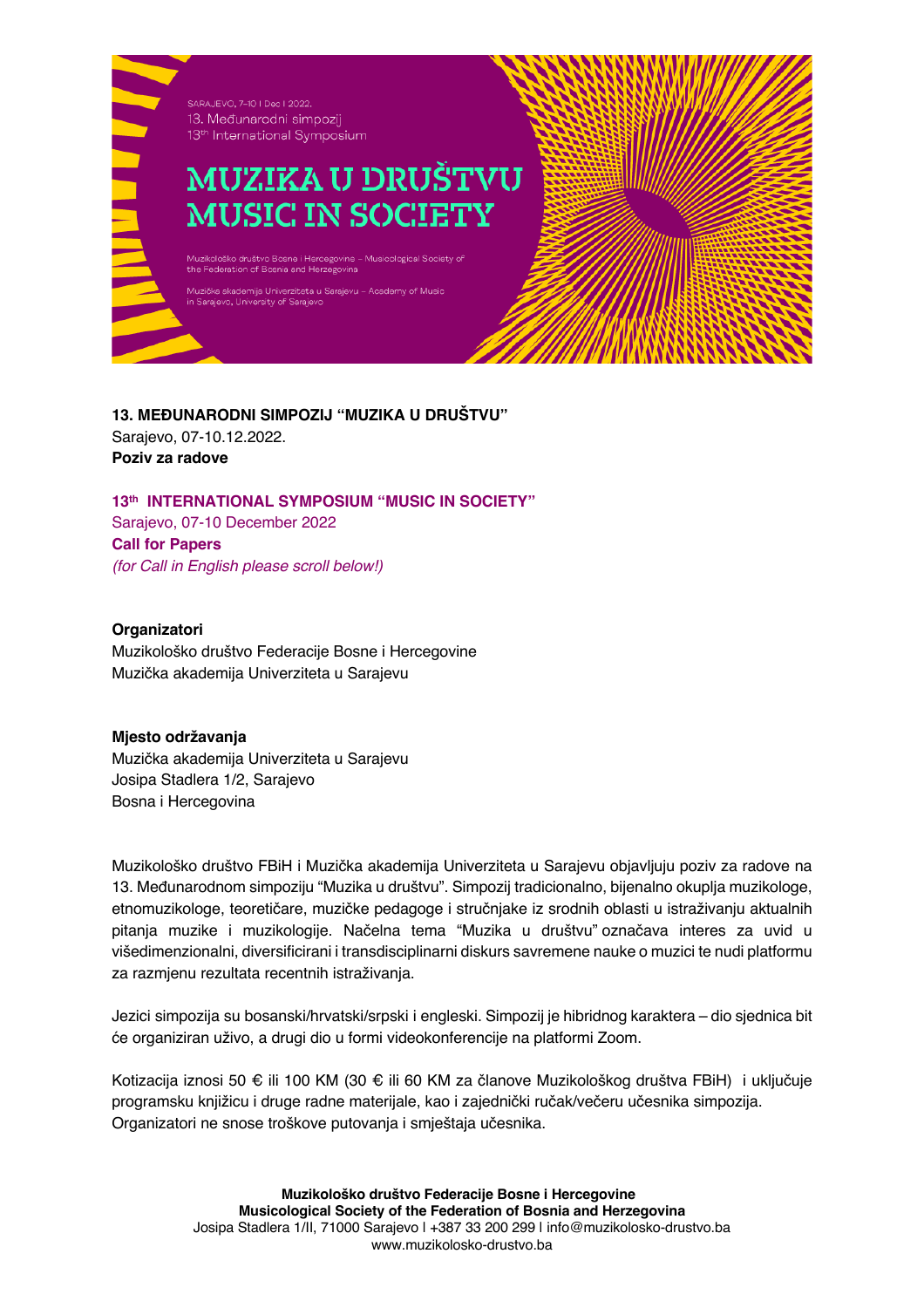

Recenzirani radovi će biti objavljeni u Zborniku radova 13. Međunarodnog simpozija "Muzika u društvu" tokom 2024. godine (engleska ili b/h/s verzija), koji je indeksiran u bazama RILM i EBSCO.

Prijave slati na prijavnom obrascu **do 30. juna 2022.** na e-mail adresu symposium@muzikoloskodrustvo.ba. Prijavni obrazac možete preuzeti u **.doc** i **.pdf** formatu. Cjelokupan poziv također možete preuzeti ovdje u **.pdf** formatu.

O konačnoj odluci o odabranim radovima programski odbor će obavijestiti učesnike do **15. jula 2022**. Informacije o programu i registraciji bit će objavljene nakon ovog datuma.

Za dodatne informacije možete nas kontaktirati na symposium@muzikolosko-drustvo.ba ili telefonom na +387 62 971 174.

Molimo Vas da ovaj poziv proslijedite zainteresiranim kolegama i nadamo se da ćemo se sresti u Sarajevu u decembru!

Informacije o Simpoziju redovno ćemo dopunjavati na našim zvaničnim kanalima: Zvanična stranica – Facebook – Twitter – Instagram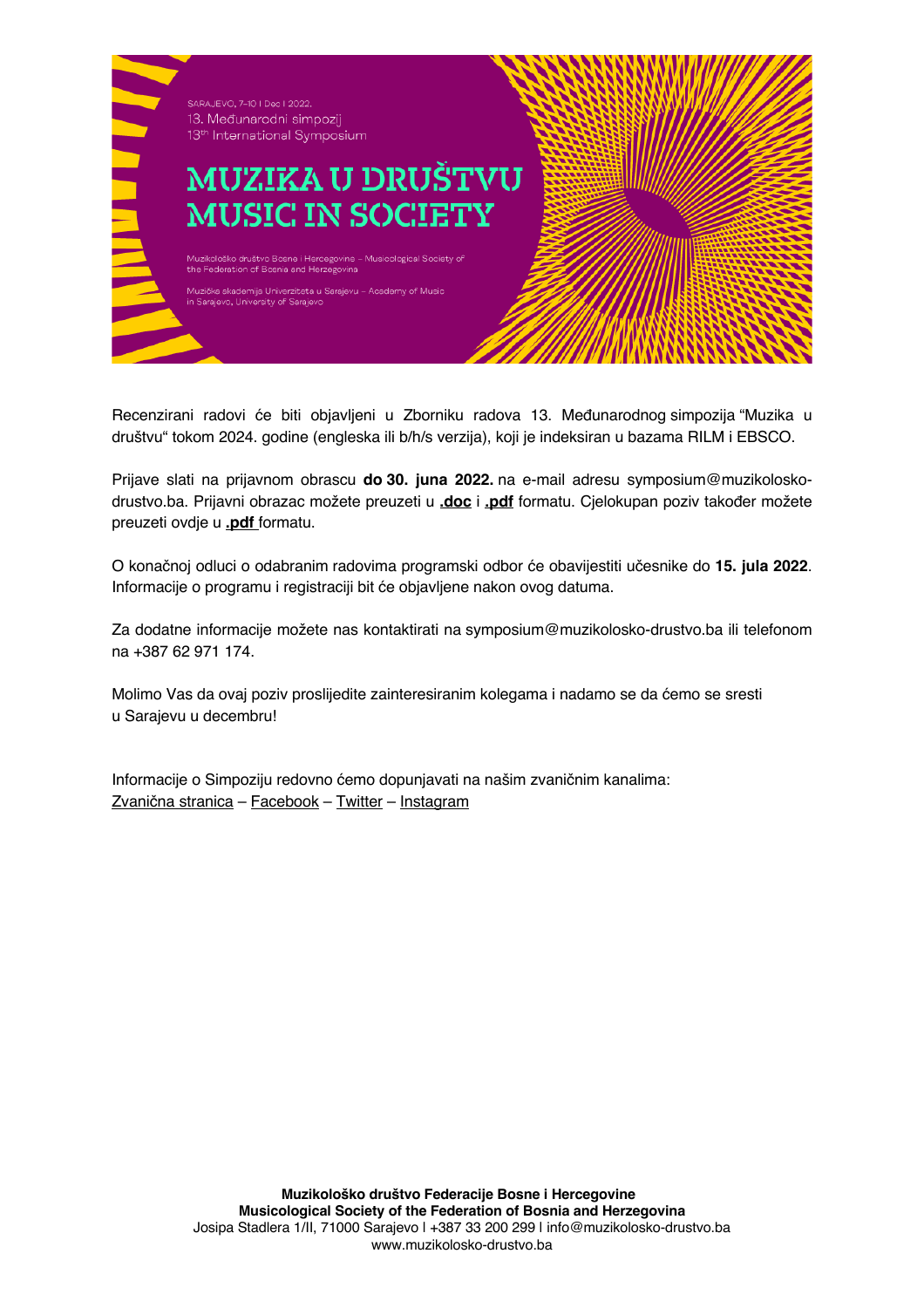

## **13th INTERNATIONAL SYMPOSIUM "MUSIC IN SOCIETY"**

Sarajevo, 07-10 December 2022 **Call for Papers**

## **Organisers**

Musicological Society of the Federation of Bosnia and Herzegovina Academy of Music, University of Sarajevo

## **Location**

Academy of Music, University of Sarajevo Josipa Stadlera 1/2, Sarajevo Bosnia and Herzegovina

The Musicological Society of the Federation of Bosnia and Herzegovina and the Academy of Music of the University of Sarajevo announce a call for papers for the 13<sup>h</sup> International Symposium "Music in Society." The Symposium traditionally brings together musicologists, ethnomusicologists, theorists, music educators and experts in related fields exploring topical issues of music and musicology. The general theme of "Music in Society" indicates interest in the multidimensional, diversified and transdisciplinary discourse of contemporary musical science and offers a platform for sharing recent research results.

The languages of the symposium are Bosnian/ Croatian/ Serbian and English. The symposium will have a hybrid form - with sessions organized as both live presentations and video conference on the Zoom platform.

The registration fee is  $\epsilon$  50 ( $\epsilon$  30 for members of the Musicological Society of FBiH) and includes a program booklet and other working materials, as well as a joint lunch/dinner organised for the symposium participants.

The organizers do not cover the costs of travel and accommodation.